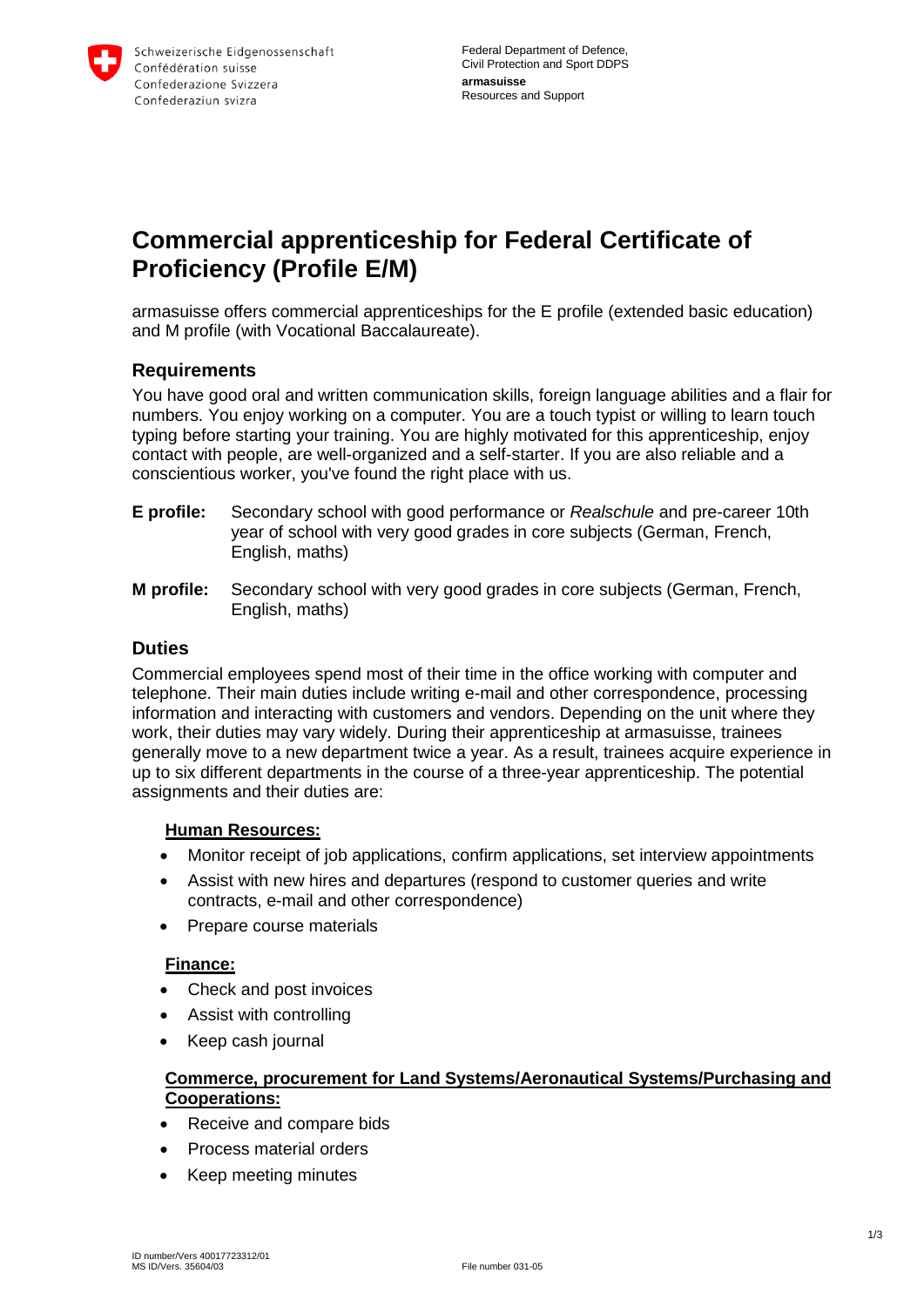#### **Transport:**

- Coordinate transport and prepare delivery documents
- Assist in advising buyers on issues related to transport and customs
- Miscellaneous business correspondence/filing

#### **Communications:**

- Maintain and edit intranet and Internet pages
- Manage promotional gift fund
- Assist in organizing (media) events
- Miscellaneous business correspondence

#### **Real estate planning, controlling, support**

- Review contracts, place orders
- Data maintenance and document management
- Help with assistant duties
- Assist in organizing the annual report

#### **Office/infrastructure:**

• Internal and external post management

#### **IT:**

- Receive and compare bids
- Prepare contracts
- Conduct and document software tests
- Assist in executing IT projects

#### **Science and Technology assistance**

- Prepare presentations/correspondence from templates
- Receive customer requests, reply to or forward them
- Organize events and meetings

#### **Command and Reconnaissance Systems resource management**

- Conduct analyses
- Assist with controlling
- Miscellaneous business correspondence

### **Advanced training**

Many opportunities and advanced training options are open to commercial staff after their apprenticeships.

Here are just a few options:

#### **Professional examination with Federal PET Diploma:**

Finance and Accounting Specialist, Marketing Specialist, HR Specialist, Executive PA, Trustee, etc.

#### **Advanced Federal PET Diploma Examination:**

Certified Finance and Accounting Specialist, Certified Marketing Manager, Certified Human Resources Manager, Certified Foreign Trade Manager, Certified Real Estate Trustee, etc.

**-**